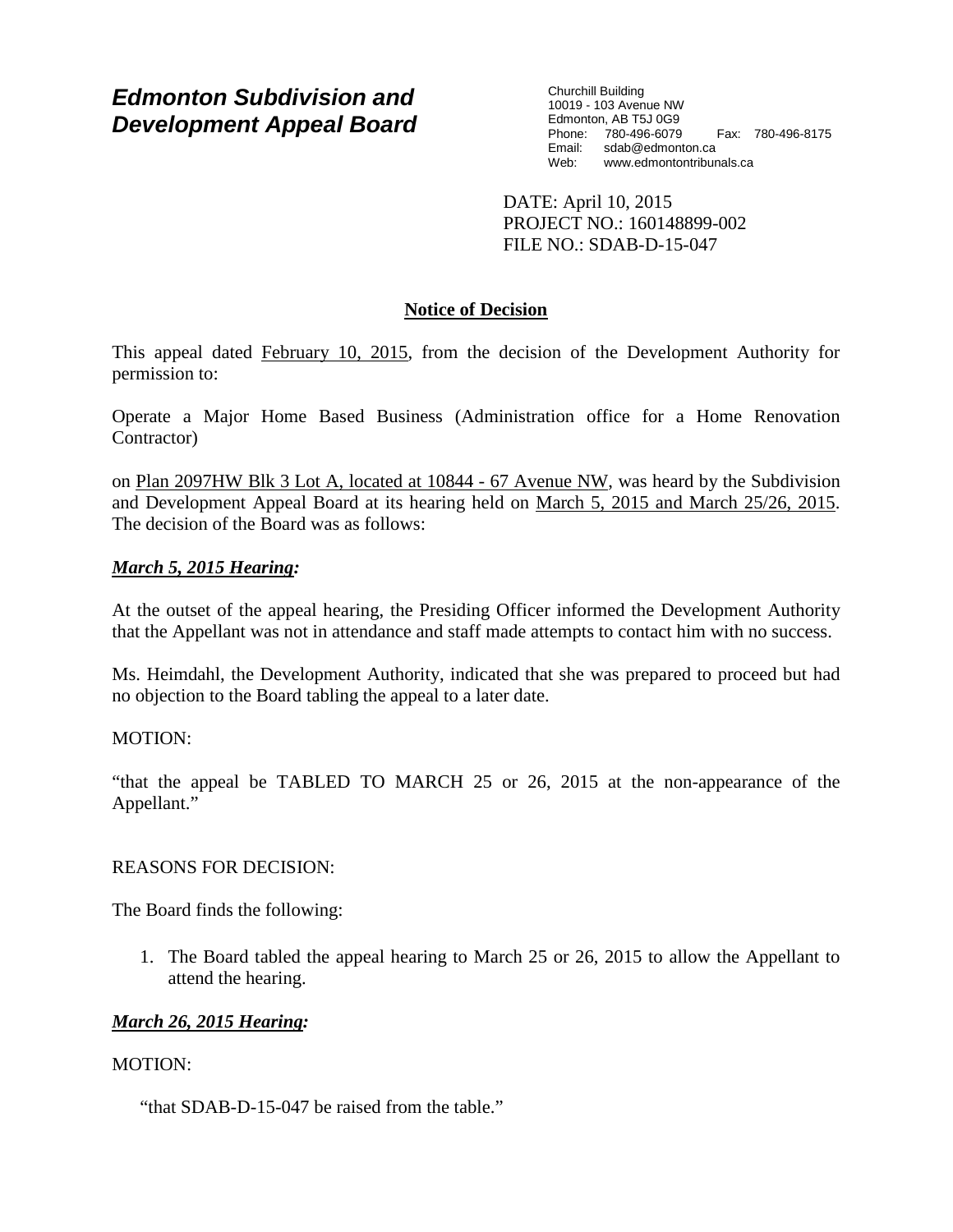#### SUMMARY OF HEARING:

At the outset of the appeal hearing, the Presiding Officer noted that the Appellant was not in attendance and staff made attempts to contact him with no success. After postponing the hearing for 30 minutes, to 9:30 a.m., the Board commenced the hearing in the absence of the Appellant in light of the previous tabling at the non-appearance of the Appellant and a complete absence of communication from the Appellant.

At the outset of the appeal hearing, the Presiding Officer confirmed with the parties in attendance that there was no opposition to the composition of the panel.

The appeal was filed on time, in accordance with Section 686 of the Municipal Government Act, R.S.A 2000, c. M-26.

The Board heard an appeal of the decision of the Development Authority to refuse an application to operate a Major Home Based Business (Administration office for a Home Renovation Contractor), located at 10844 – 67 Avenue NW. The subject Site is zoned RF5 Row Housing Zone and is within the Mature Neighbourhood Overlay. The subject site is also within the 109 Street Corridor Area Redevelopment Plan. The development permit application was refused because it is the opinion of the Development Authority that the proposed utility trailer storage would be more suited for a Commercial or an Industrial Zone and due to the resulting deficiency in the number of required on-site parking spaces.

Prior to the hearing the following information was provided to the Board:

- A written submission from the Development Authority; and
- A response in opposition to the proposed development submitted through the on-line system from a property owner within the 60 metre notification radius.

The Board notes the reasons for appeal as submitted by Mr. Hickey, the Appellant, which state:

1. No storage is located on the site at the present time, including wood, tools, supplies and trailers as storage is rented elsewhere. In addition, no customers come to the Site.

In response to questions by the Board, Ms. Heimdahl, representing the City of Edmonton Sustainable Development Department, provided the following information:

- 1. As there has been no site inspection after March 5, 2015, Ms. Heimdahl cannot confirm that the trailer has been removed to an appropriate storage area. The Appellant has not provided the Development Officer with the address where the trailer is now being stored. There has been no communication between the Appellant and the City of Edmonton Sustainable Development Department since late 2014.
- 2. Bylaw enforcement inspection will ensue if the Board supports the Development Authority's decision to refuse a Major Home Based Business on this site.
- 3. If the trailer has been removed from the site it would be more appropriate for the development to be classed as a Minor Home Based Business.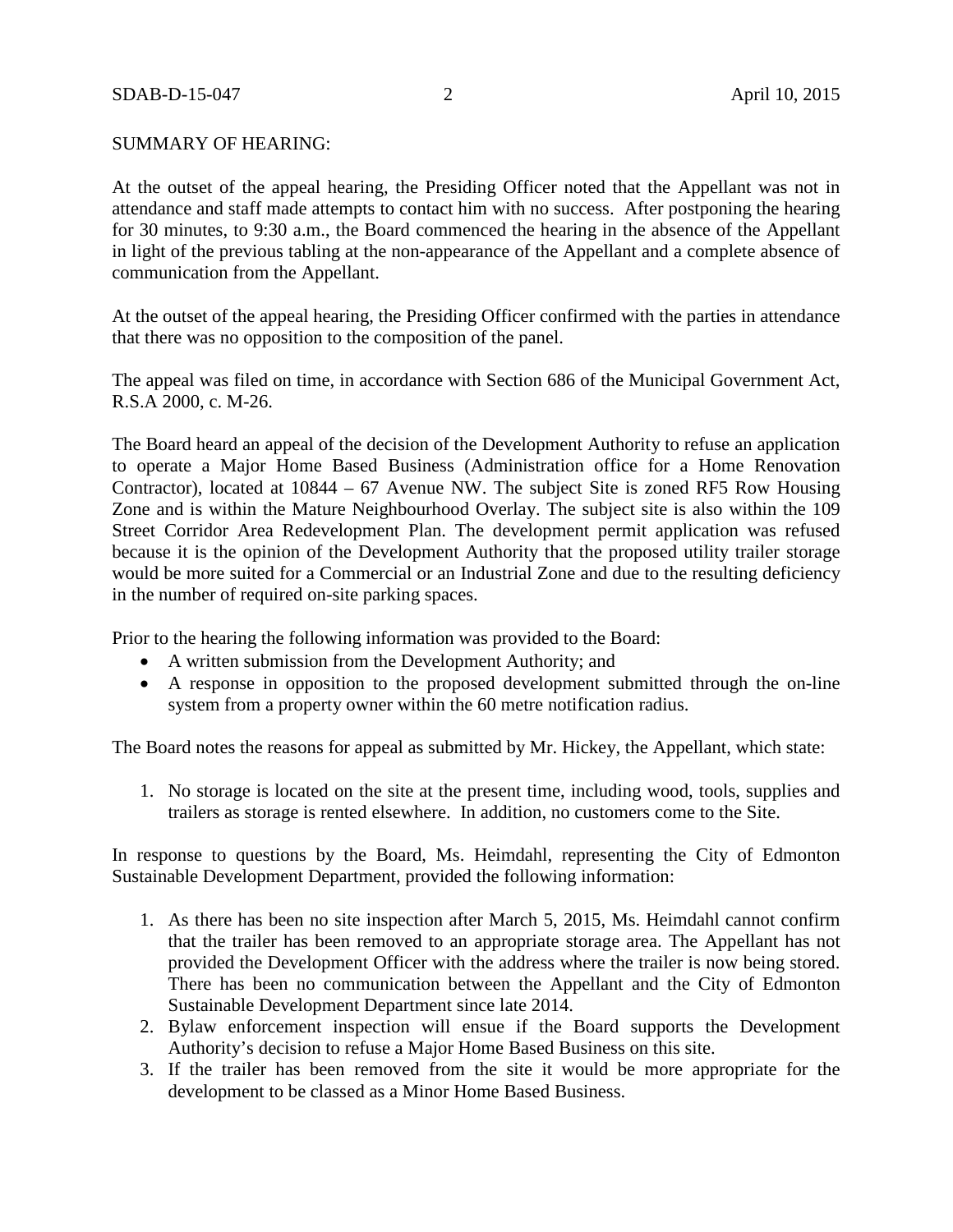4. The proposed development, as initially applied for, will unduly interfere with the amenities of the neighbourhood and will materially interfere with or affect the use, enjoyment or value of neighbouring parcels of land.

#### DECISION:

That the appeal be DENIED and the decision of refusal by the Development Authority CONFIRMED.

#### REASONS FOR DECISION:

The Board finds the following:

- 1. The proposed Major Home Based Business is a Discretionary Use in the RF5 Row Housing Zone.
- 2. Upon reviewing the documents on file the Board is not satisfied that the concerns of the Development Officer, which led to the refusal of the development permit application, have been met. While the Appellant asserts that the trailer and other equipment and materials have been removed, he has not complied with the request of the Sustainable Development Department to provide the address where those items are currently being stored.
- 3. The Board accepts that if the Appellant has taken the steps asserted in his reasons for appeal it is more appropriate for the development to be classed as a Minor Home Based Business. However, the Board is unable to accept the bare assertion of the Appellant in light of the inspection photographs provided to the Board in the Development Officer's submission.
- 4. The Board accepts the Development Officer's view that the proposed Major Home Based Business would be more appropriately located in a commercial or industrial zone.
- 5. The Board acknowledges a deficiency of on-site parking on the subject site.
- 6. The development as applied for is inconsistent with purpose of the 109 Street Corridor Area Redevelopment Plan; "To improve the quality and appearance of development and the Streetscape on 109 Street…".
- 7. One letter of objection was received from an adjacent property owner.
- 8. The Board cannot conclude that the proposed development would not unduly interfere with the amenities of the neighbourhood and would not materially interfere with or affect the use, enjoyment or value of neighbouring parcels of land.

#### **IMPORTANT INFORMATION FOR APPLICANT/APPELLANT**

1. This decision may be appealed to the Alberta Court of Appeal on a question of law or jurisdiction under Section 688 of the Municipal Government Act, R.S.A. 2000, c. M-26. If the Subdivision and Development Appeal Board is served with notice of an application for leave to appeal its decision, such notice shall operate to suspend the Development Permit.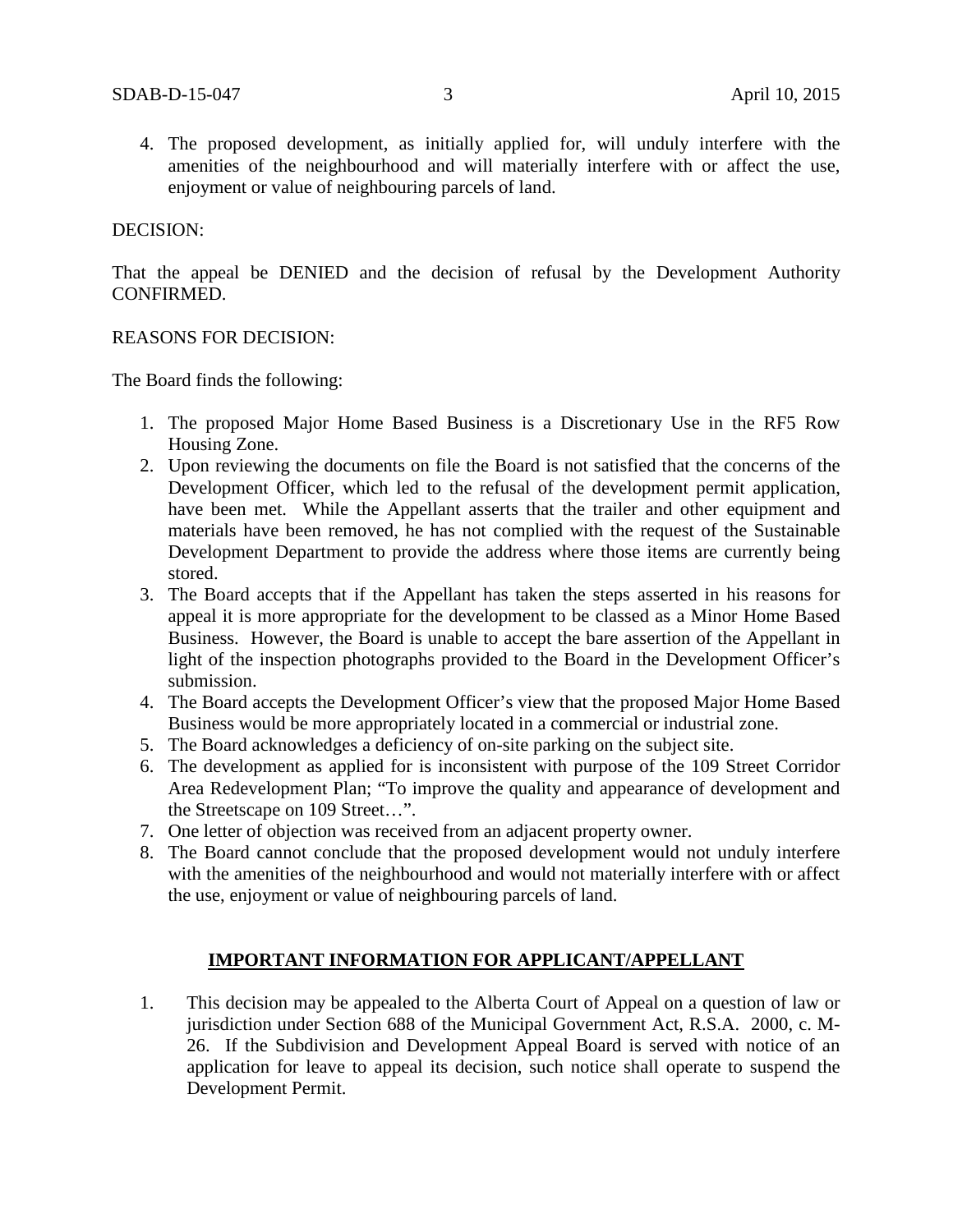2. When a decision on a Development Permit application has been rendered by the Subdivision and Development Appeal Board, the enforcement of that decision is carried out by the Sustainable Development Department, located on the 5th Floor, 10250 – 101 Street, Edmonton.

> Noel Somerville, Presiding Officer SUBDIVISION AND DEVELOPMENT APPEAL BOARD

CC: City of Edmonton Sustainable Development Dept. – Attn: K. Heimdahl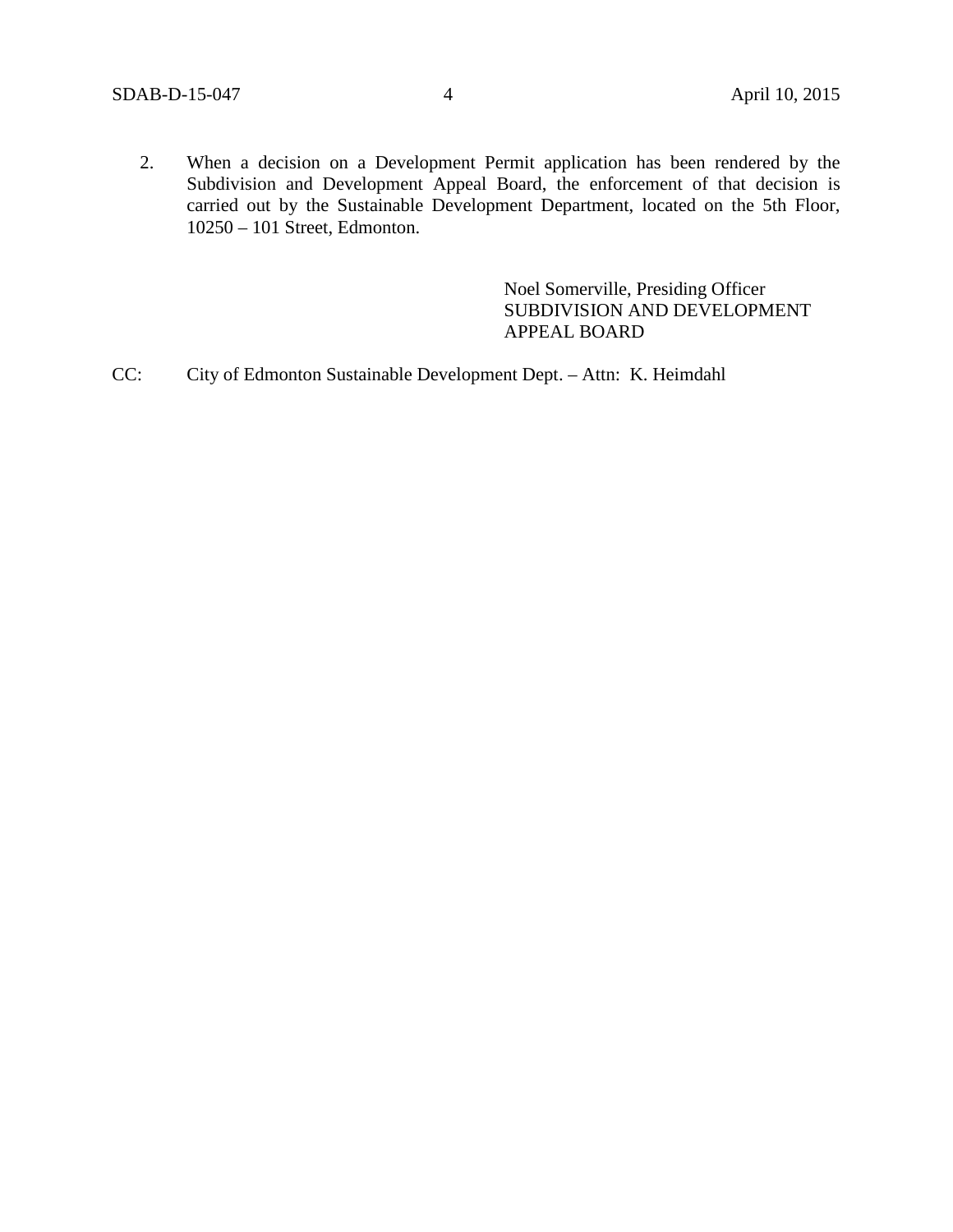# *Edmonton Subdivision and Development Appeal Board*

Churchill Building 10019 - 103 Avenue NW Edmonton, AB T5J 0G9 Phone: 780-496-6079 Fax: 780-496-8175 Email: sdab@edmonton.ca<br>Web: www.edmontontribur www.edmontontribunals.ca

Robert Little 1135 - 75 Street NW Edmonton, AB T6K 2S4 DATE: April 10, 2015 PROJECT NO.: 163875841-001 FILE NO.: SDAB-D-15-059

# **Notice of Decision**

This appeal dated March 1, 2015, from the decision of the Development Authority for permission to:

Operate a Major Home Based Business (Repairing of Firearms) - Expires February 19, 2020

on Plan 7621269, Block 35, Lot 5, located at 1135 - 75 Street NW, was heard by the Subdivision and Development Appeal Board at its hearing held on March 26, 2015. The decision of the Board was as follows:

SUMMARY OF HEARING:

At the outset of the appeal hearing, the Presiding Officer confirmed with the parties in attendance that there was no opposition to the composition of the panel.

The appeal was filed on time, in accordance with Section 686 of the *Municipal Government Act*, R.S.A. 2000, c. M-26.

The Board heard an appeal of the decision of the Development Authority to approve an application, with conditions, to operate a Major Home Based Business (Repairing of Firearms) - Expires February 19, 2020. The subject site is located at 1135 – 75 Street NW and is zoned RF1 Single Detached Residential Zone. The approved permit was subsequently appealed by an adjacent property owner.

Prior to the hearing the following information was provided to the Board, copies of which are on file:

- A written submission from the Development Authority dated March 19, 2015;
- Two petitions opposing the development signed by 14 nearby property owners outside of the 60 metre notification radius; and
- A response in opposition to the proposed development submitted through the on-line system from a property owner within the 60-metre notification radius.

The Board heard from Mr. Verdin, the Appellant, who provided the following information to the Board:

1. A Home Based Business for the repairing of firearms is not appropriate in a residential neighbourhood.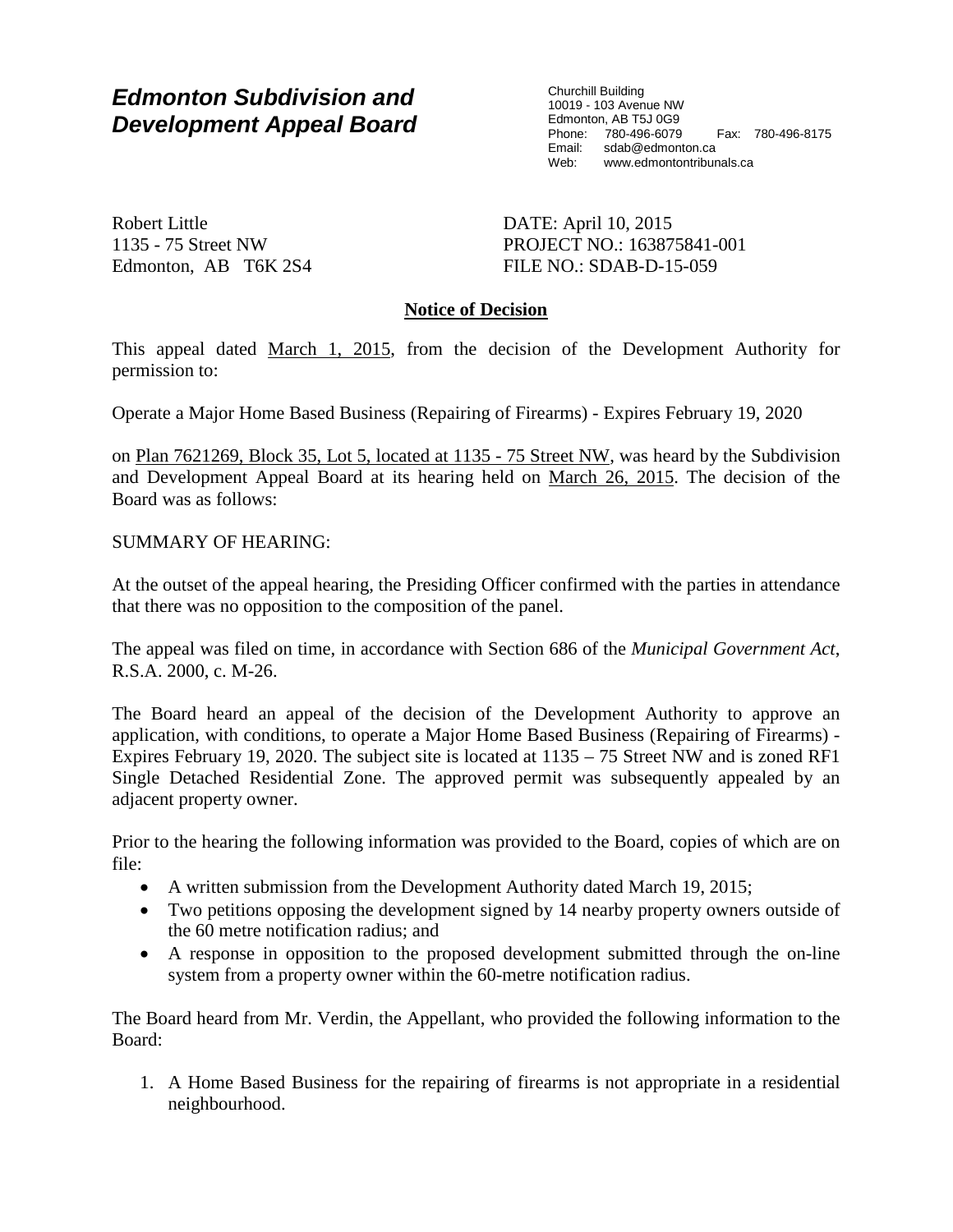2. The location within 120 metres from a school is inappropriate.

Mr. Verdin provided the following responses to questions.

- 1. This neighbourhood has been subject to past criminal activity including grow-ops in the area. Gun storage at this location could attract a further criminal element resulting in potential break-ins and other nefarious activity.
- 2. He was not aware of the petitions submitted in opposition of the development.
- 3. He only became aware of the proposed Home Based Business when he received the notice of decision and had no discussions with the Respondent prior to submitting his appeal.

Ms. Heimdahl, representing the City of Edmonton Sustainable Development Department, provided the following responses to questions:

- 1. Only the standard conditions for Major Homes Based Businesses were included in the Development Permit application. There are no specific requirements under the *Edmonton Zoning Bylaw* for firearms repair.
- 2. She is aware that there are provincial and federal regulations that must be conformed to, but she did not specifically list these in her conditions.
- 3. The proposed development complies with the *Edmonton Zoning Bylaw* and she did not consider crime rates, or any other laws or regulations.
- 4. Her decision must be objective.

The Board heard from the Respondent, Mr. Little, who provided the following information to the Board:

- 1. He understood the concerns that may be present for this type of an operation.
- 2. He has lived at this address for 23 years.
- 3. There will be no sales of firearms or ammunition from this location. This is strictly a repair business and the vast majority of the repairs are done "on the spot". Typically there is no storage of customer's firearms on site.
- 4. There are a myriad of federal regulations that must be complied with, including yearly home inspections by the R.C.M.P. and licensing under the *Firearms Act*, S.C. 1995, c. 39.
- 5. He provided a copy of his Business Firearms License, marked as exhibit "A". He referred to the extensive requirements he had to go through to get the Business Firearms License, including a Diploma of Certification for the repair of firearms, a Possession and Acquisition Licence (PAL), and the installation of a registered vault and an alarm system to detect motion and glass breakage.
- 6. He only advertises by word of mouth.

Mr. Little provided the following responses to questions from the Board: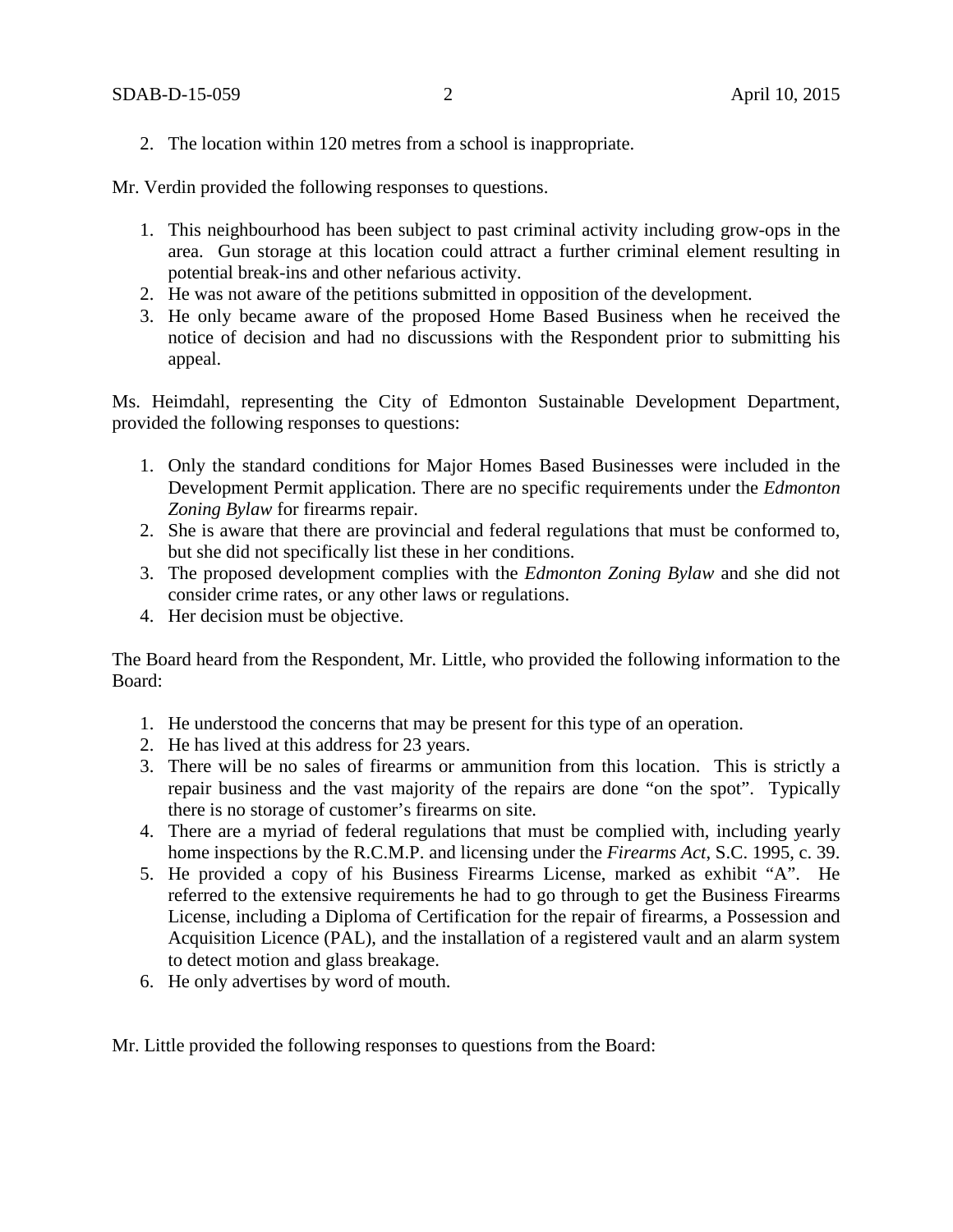- 1. The majority of repairs are cosmetic repairs to the stocks and barrels of the firearms. No firearms may be loaded or discharged on site as per federal regulations.
- 2. The storage of a firearm when not being worked on, even if it is disassembled, is not permitted unless it is locked in the vault.
- 3. He was not aware of any petition in opposition to the proposed development. He did receive one telephone call from a neighbor for clarification and did not seek any feedback from neighbours.
- 4. Many immediate neighbours are aware he has firearms in the home as he is a sportsman and hunts with some of his neighbours.
- 5. He provided evidence of a log book in which the serial numbers of all firearms coming in for repair are recorded. This log must be provided to federal authorities annually. He has only repaired 5 firearms since January 1, 2015. The majority of repairs he does are to older long guns and none of these repairs were to handguns.
- 6. He confirmed that other than the Appellant no neighbours in opposition as noted in the petitions are within-the 60 metre radius.
- 7. All of his firearms, including personal use firearms, are secured in a vault as per federal regulations. There is a security alarm present on the property.
- 8. He noted that many people in the City of Edmonton own firearms. His are more secure given the strict regulations he is subject to.

In rebuttal, Mr. Verdin made the following points:

- 1. He appreciated the clarity and additional information provided at the hearing.
- 2. He still believes it is inappropriate to have a Home Based Business for repairing firearms in a residential community.
- 3. He confirmed he is more comfortable now, but not "thrilled".
- 4. The Appellant was pleased there is limited on-site storage.

#### DECISION:

That the appeal be DENIED and the decision of approval by the Development Authority CONFIRMED subject to the following conditions:

- 1. This Development Permit may be revoked or invalidated, at any time, if the Home Based Business as stated in the Permit Details, or if the character or appearance of the Dwelling or Accessory Building, changes. This includes mechanical or electrical equipment used which creates external noise or interference with home electronic equipment in adjacent Dwellings. (Reference Section 23.5)
- 2. There shall be no exterior display or advertisement other than an identification plaque or sign a maximum of 20 cm (8") x 30.5 cm (12") in size located on the dwelling.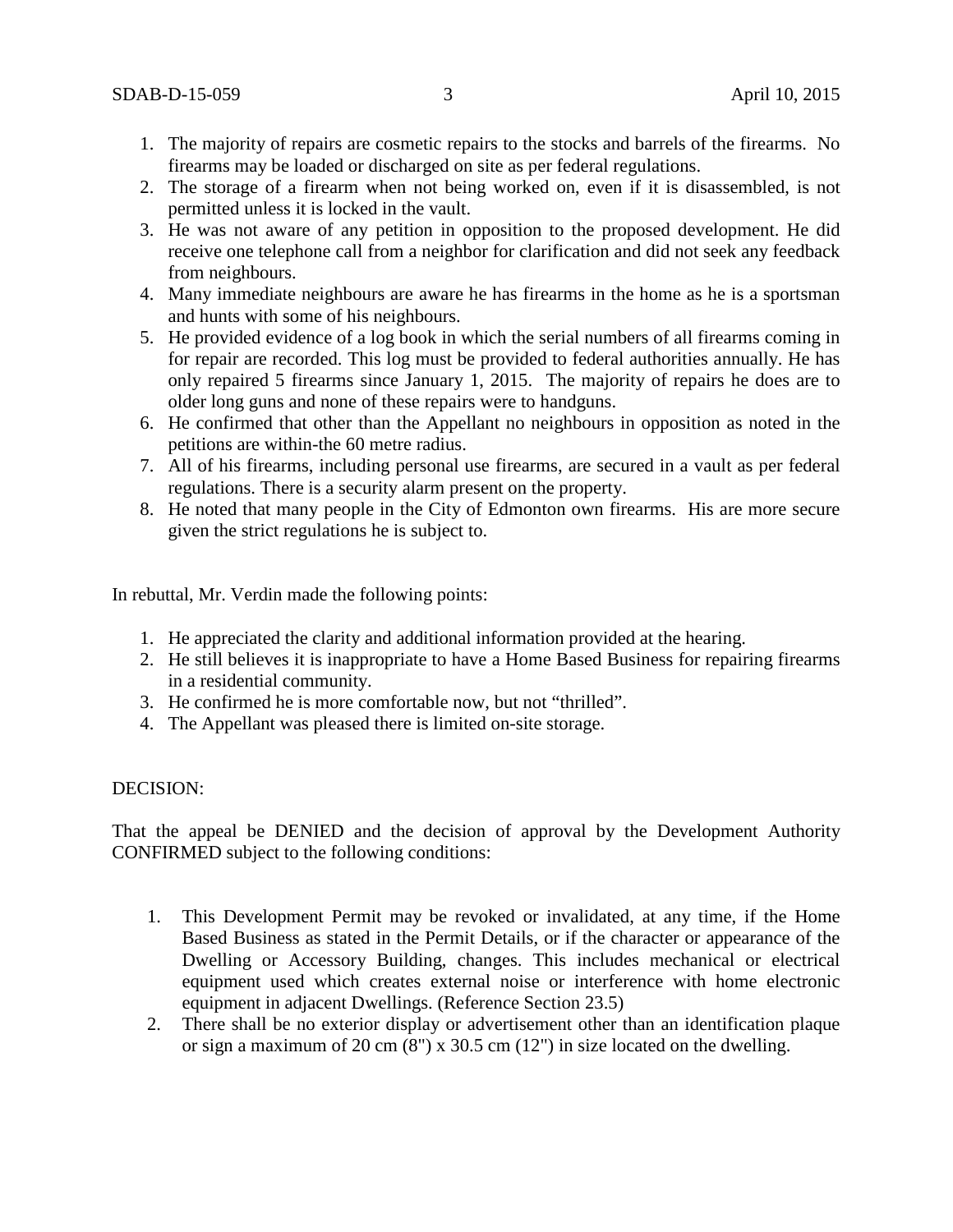- 3. This approval is for a 5 year period ONLY from the date of this decision. A new Development Permit must be applied for to continue to operate the business from this location. Expires – March 26, 2020.
- 4. There shall be no more than five business associated visit per day at the Dwelling. The business Use must be secondary to the residential Use of the building and no aspects of the business operations shall be detectable from outside the property. The number of non-resident employees or business partners working on-site shall not exceed two at any one time
- 5. No offensive noise, odour, vibration, smoke, litter, heat or other objectionable effect shall be produced.
- 6. The business Use shall not involve the use of commercial vehicles or vehicles weighing over 4500 kg
- 7. The business Use must maintain the privacy and enjoyment of adjacent residences and the character of the neighbourhood.
- 8. No commodity shall be displayed on the premises.
- 9. Clients visit must be by-appointment only and appointments shall not overlap with each other.
- 10. A new Development Permit must be obtained should the business change or expand.
- 11. There shall be no outdoor storage of materials associated with the business.
- 12. All parking for the Home Based Business must be accommodated on site. Parking on the street in conjunction with this Home Based Business is not permitted.
- 13. There is absolutely no outdoor business-related activities at any time.
- 14. All commercial, industrial and overweight vehicles shall be parked at an approved storage facility when not in use. The Development Permit will be revoked if any commercial, industrial and overweight vehicles are parked/stored on the Residential Site.

## Notes:

An approved Development Permit means that the proposed development has been reviewed only against the provisions of the Edmonton Zoning Bylaw. It does not remove obligations to conform with other legislation, bylaws or land title instruments such as the Municipal Government Act, the ERCB Directive 079, the Edmonton Safety Codes Permit Bylaw or any caveats, covenants or easements that might be attached to the Site.

Unless otherwise stated, all above references to section numbers refer to the authority under the Edmonton Zoning Bylaw 12800.

## REASONS FOR DECISION:

The Board finds the following:

- 1. A Major Home Based Business is a discretionary Use in the RF1 Single Detached Residential Zone.
- 2. The Board is satisfied that the proposed development conforms to all of the regulations in the *Edmonton Zoning Bylaw* related to Home Based Businesses.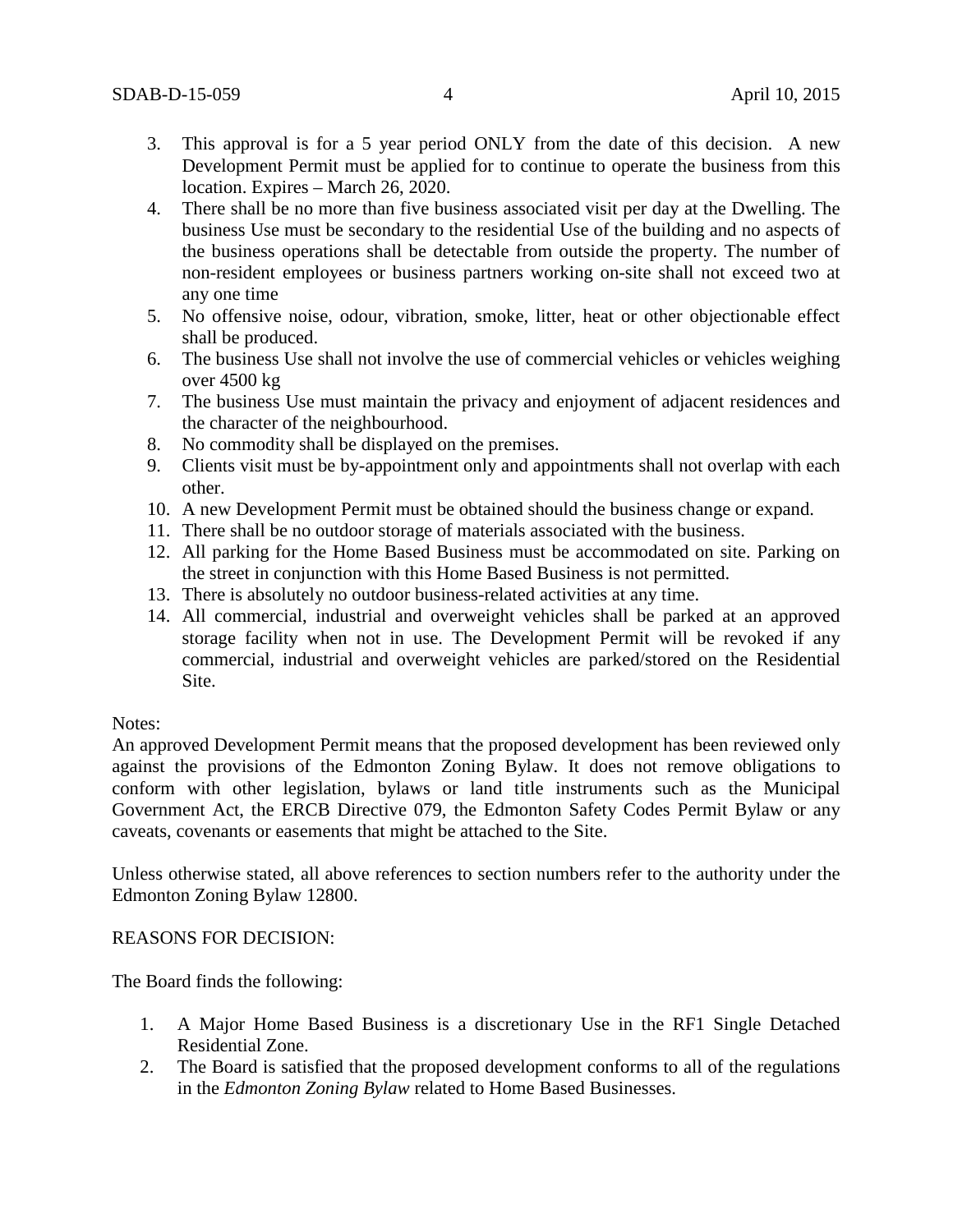- 3. The Board notes that the concerns of the Appellant were substantially alleviated by the testimony of the Respondent outlining the extensive regulations under the *Firearms Act*, S.C. 1995, c. 39, that control the access to and storage of firearms.
- 4. The Board acknowledges the receipt of two petitions, but notes none of the signatures are within the 60-metre notification area. Neither the Appellant nor the Respondent had any knowledge of the submitted petitions prior to the hearing.
- 5. The Board acknowledges the Appellant's concerns related to the safety of the proposed development, but finds that the requirements under the *Firearms Act*, S.C. 1995, c. 39, and the associated regulations, restricting the permitted activities and the storage of firearms addresses those concerns.
- 6. This proposed development is subject to federal regulations and the issuance of the development permit does not in any way impact the requirements to comply with these federal requirements. Regulating handling and storage of firearms is beyond the purview of the SDAB.
- 7. While the Appellant expressed concern about lack of consultation beyond the notification he did receive, the Board notes that the Edmonton Zoning bylaw consultation requirements are linked to the Mature Neighbourhood Overlay and only when the regulations of that overlay are varied, neither of which applies to this instance.
- 8. The Board finds that the proposed development will not unduly interfere with the amenities of the neighbourhood nor materially interfere with or affect the use, enjoyment or value of neighbouring parcels of land.

# **IMPORTANT INFORMATION FOR APPLICANT/APPELLANT**

- 1. **THIS IS NOT A BUILDING PERMIT.** A Building Permit must be obtained separately from the Sustainable Development Department, located on the 5th Floor, 10250 – 101 Street, Edmonton.
- 2. When an application for a Development Permit has been approved by the Subdivision and Development Appeal Board, it shall not be valid unless and until any conditions of approval, save those of a continuing nature, have been fulfilled.
- 3. A Development Permit shall expire and shall no longer be valid after one year from the date of approval of the Permit, if no construction has been initiated. However, if the permit holder is unable to proceed pending a court decision involving the proposed development, time shall not run until such proceedings are finally completed. For further information, refer to Section 22 of the Edmonton Zoning Bylaw, 12800.
- 4. Notwithstanding clause (3) above, if a Building Permit is issued for the development within the twelve month period, the Development Permit issued therefore shall not lapse unless and until the Building Permit so issued is cancelled or allowed to lapse by virtue of work not having commenced within the statutory minimum period.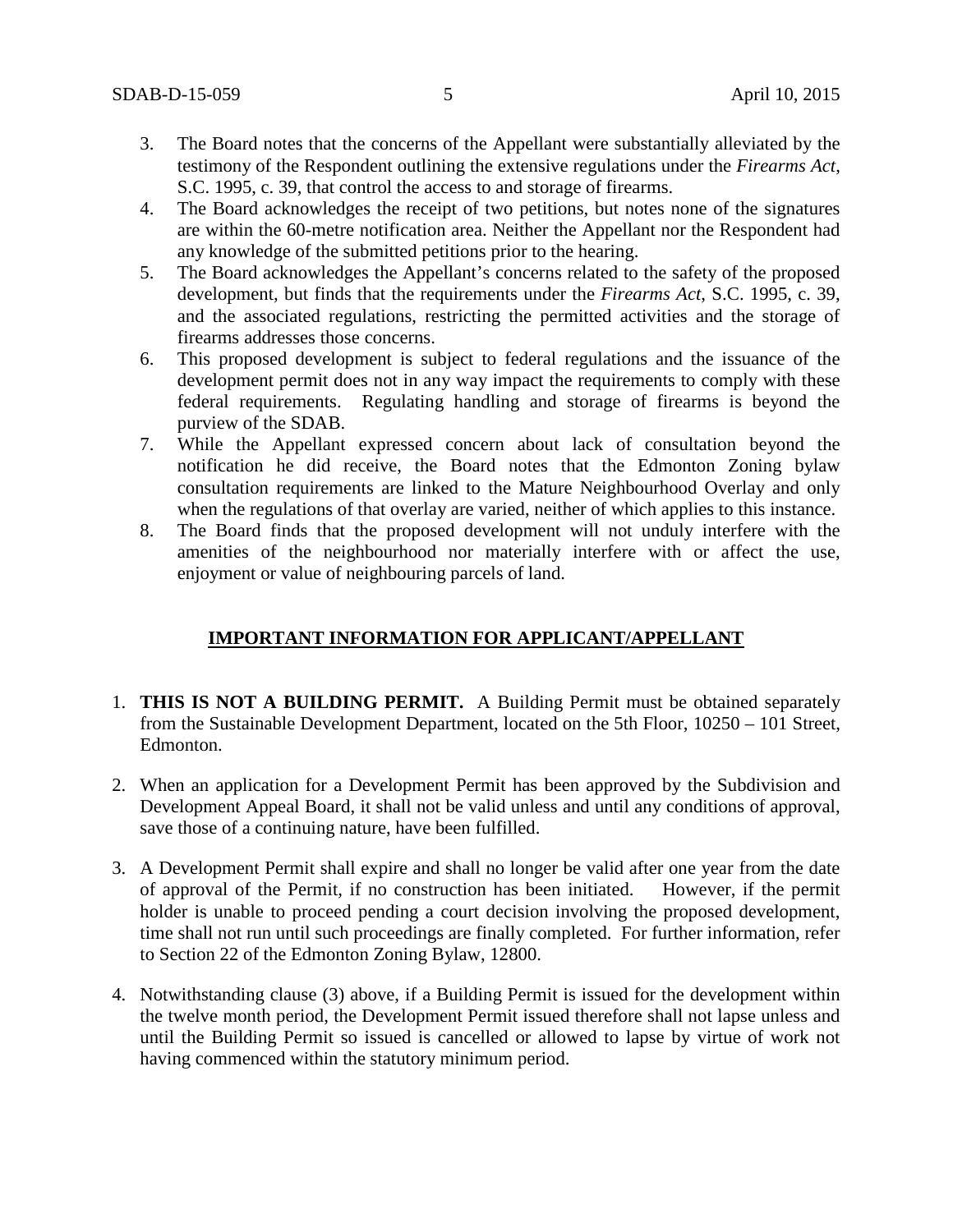- 5. This decision may be appealed to the Alberta Court of Appeal on a question of law or jurisdiction under Section 688 of the Municipal Government Act, R.S.A. 2000, c. M-26. If the Subdivision and Development Appeal Board is served with notice of an application for leave to appeal its decision, such notice shall operate to suspend the Development Permit.
- 6. When a decision on a Development Permit application has been rendered by the Subdivision and Development Appeal Board, the enforcement of that decision is carried out by the Sustainable Development Department, located on the 5th Floor, 10250 – 101 Street, Edmonton.

Noel Somerville, Presiding Officer SUBDIVISION AND DEVELOPMENT APPEAL BOARD

cc: Paul Verdin

 City of Edmonton Sustainable Development Dept. – Attn: K. Heimdahll / Luke Tamayo / Hailley Hancharik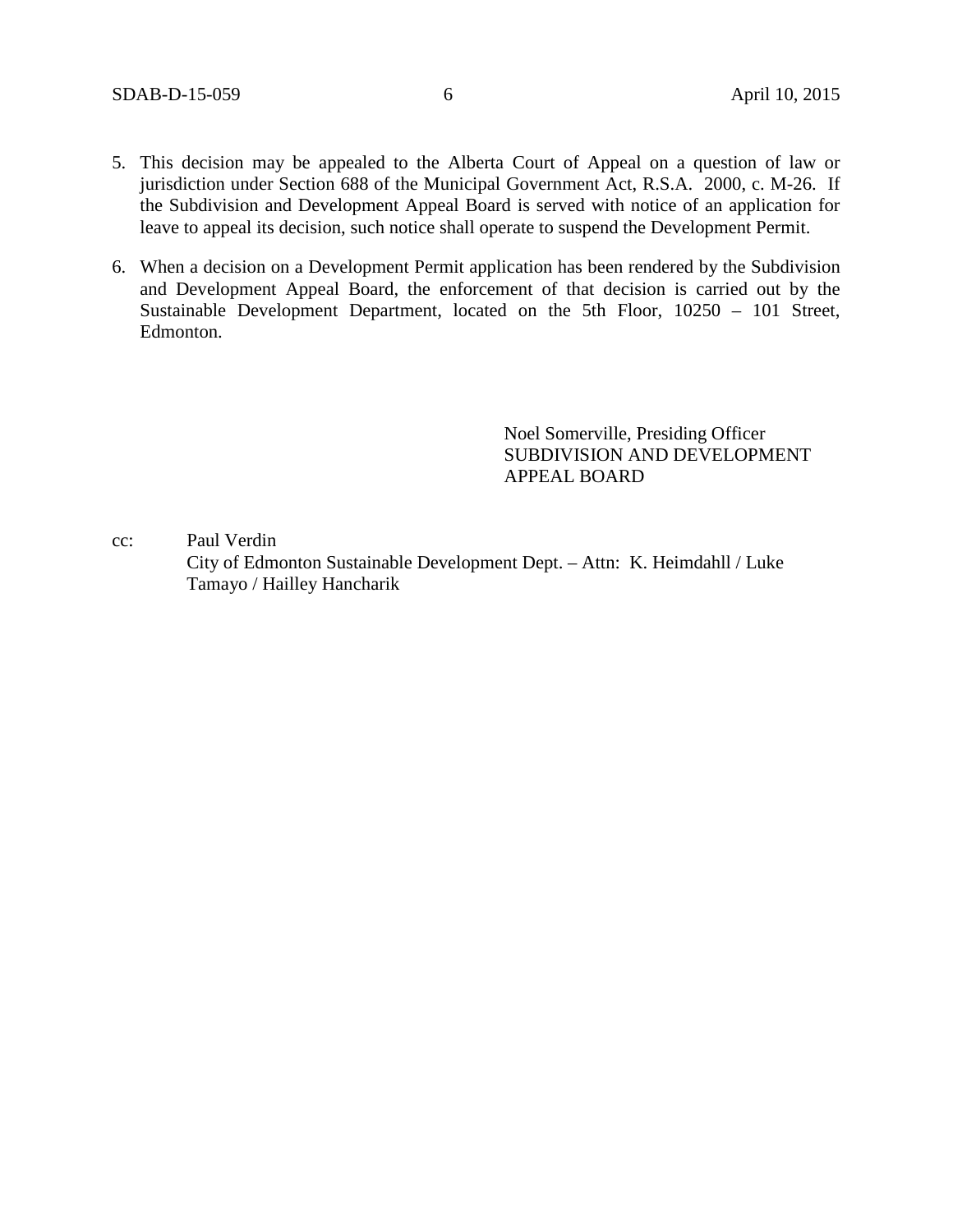# *Edmonton Subdivision and Development Appeal Board*

Churchill Building 10019 - 103 Avenue NW Edmonton, AB T5J 0G9 Phone: 780-496-6079 Fax: 780-496-8175 Email: sdab@edmonton.ca Web: www.edmontontribunals.ca

Pick-n-Pull 10850 Gold Center Dr. Suite 325 Racho Cordova CA 95670 USA

DATE: April 10, 2015 PROJECT NO.: 159215385-001 FILE NO.: SDAB-D-15-060

# **Notice of Decision**

This appeal dated February 27, 2015, from the decision of the Development Authority for permission to:

Construct an Accessory building to an existing General Industrial Use (cold storage)

On Plan 0227465 Blk 1 Lot 1, located at 18649 - 118A Avenue NW, was heard by the Subdivision and Development Appeal Board at its hearing held on March 26, 2015. The decision of the Board was as follows:

SUMMARY OF HEARING:

At the outset of the appeal hearing, the Presiding Officer confirmed with the parties in attendance that there was no opposition to the composition of the panel.

The Presiding Officer first addressed the issue of jurisdiction and whether the appeal was filed within the allowable 14-day appeal period, pursuant to section 686 of the *Municipal Government Act*, R.S.A. 2000, c. M-26

The Board heard from D. Proulx of KellerDenali Construction, representing the Appellant, P. Landon of Pick-n-Pull, who provided the following information with regard to the timing of filing the appeal:

1. The Appellant indicated she had first received notification of the issuance of a development permit subject to conditions on February 9, 2015, and subsequently requested further information from the Development Authority via e-mail.

The Board heard from I. Welch, representing the City of Edmonton Sustainable Development Department, who provided the following information with regard to the timing of filing the appeal:

1. He received the first inquiry regarding the conditions of the issued development permit via e-mail on February 12, 2015. Fourteen days from February 12, 2015, would make the appeal deadline February 26, 2015. The appeal was not filed until February 27, 2015, making it at least one day late.